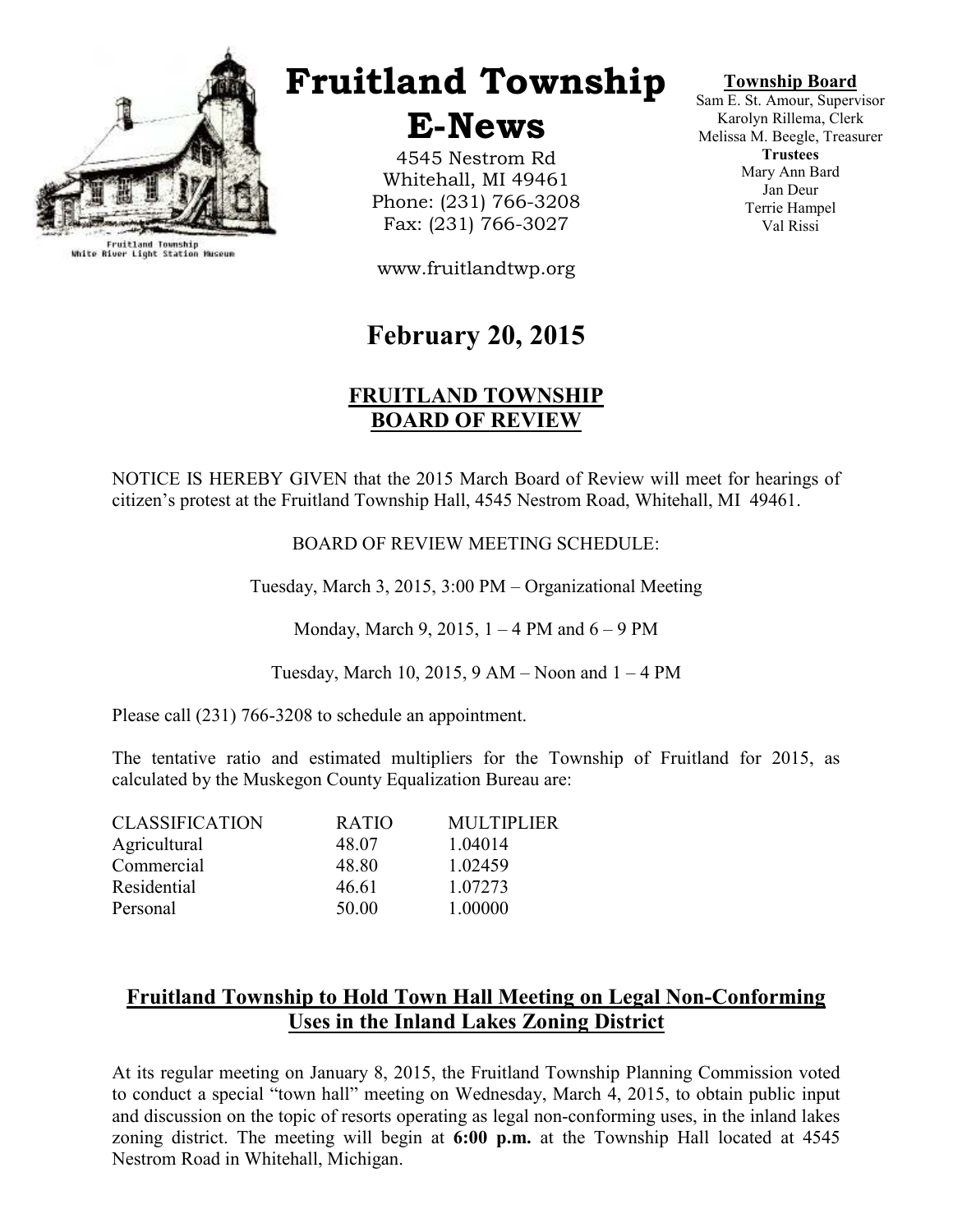The March 4 meeting provides an informal opportunity for residents to comment and offer input on the inland lakes zoning district in relation to resorts located in the zone operating in a legal non-conforming status and will also be a time to inform the public of the laws pertaining to this issue. The planning commission is interested in hearing from residents as well as the general public about their thoughts, ideas or concerns about the current status and uses of resorts in the inland lakes zone and ideas on changes or improvements to Township ordinances related to their use.

Interested parties who are unable to attend the meeting may send any comments or thoughts to be shared during the town hall style discussion to, Attention Sally Dion, Fruitland Township, 4545 Nestrom Road, Whitehall, MI 49461, or send email to www.buildingdept@fruitlandtwp.org.

## Township Meetings

Monday, March  $2<sup>nd</sup>$  – Parks and Recreation Commission at 7:00 p.m.

\*\*\*\*Wednesday, March  $4^{th}$  – Planning Commission at 6:00 p.m.\*\*\*\*

Monday, March  $9<sup>th</sup>$  – Township Board Work Session at 10:00 a.m.

Monday, March  $16<sup>th</sup>$  – Township Board Meeting at 5:00 p.m.

## Rep. Hovey-Wright Coffee Hour – March 13, 2015

State Representative Marcia Hovey-Wright (D-92<sup>nd</sup> District) invites Muskegon County residents to join her to enjoy a cup of coffee and share ideas and concerns about state government. She will be discussing the state-wide vote on roads, current legislation in Lansing, and other topics. The coffee hour will take place at 11:00 a.m., Friday March 13, 2015 and will be held at the Fruitland Township Hall, 4545 Nestrom Road.

Residents of Representative Hovey-Wright's district – which includes Muskegon, Muskegon Heights and North Muskegon as well as Fruitland, Laketon, Muskegon and Whitehall townships are encouraged to contact her at (517) 373-2646 or by email at MarciaHoveyWright@house.mi.gov. Those interested in keeping up to date on her work at the Capital are also encouraged to sign up for her e-newsletter by visiting www.092.housedems.com.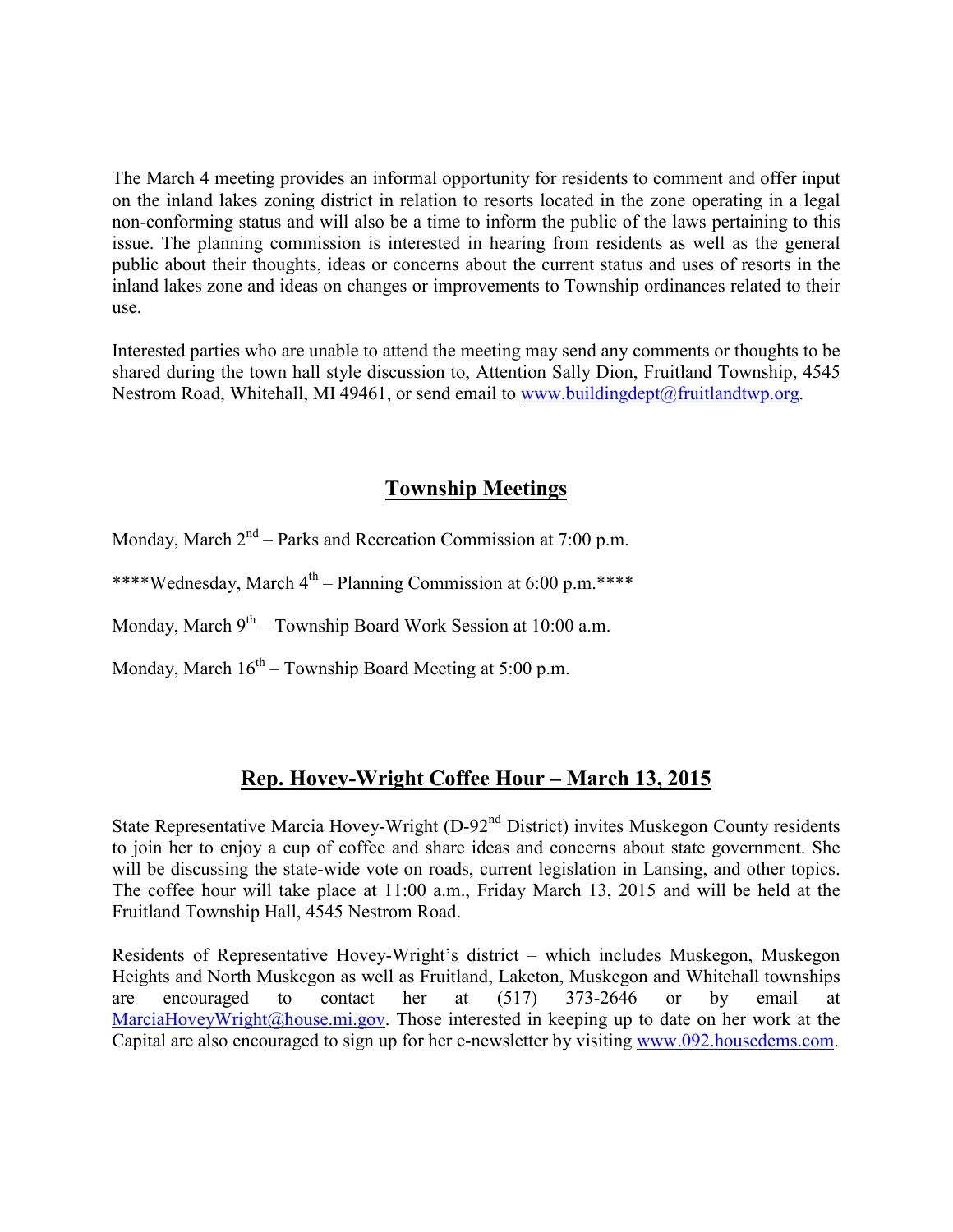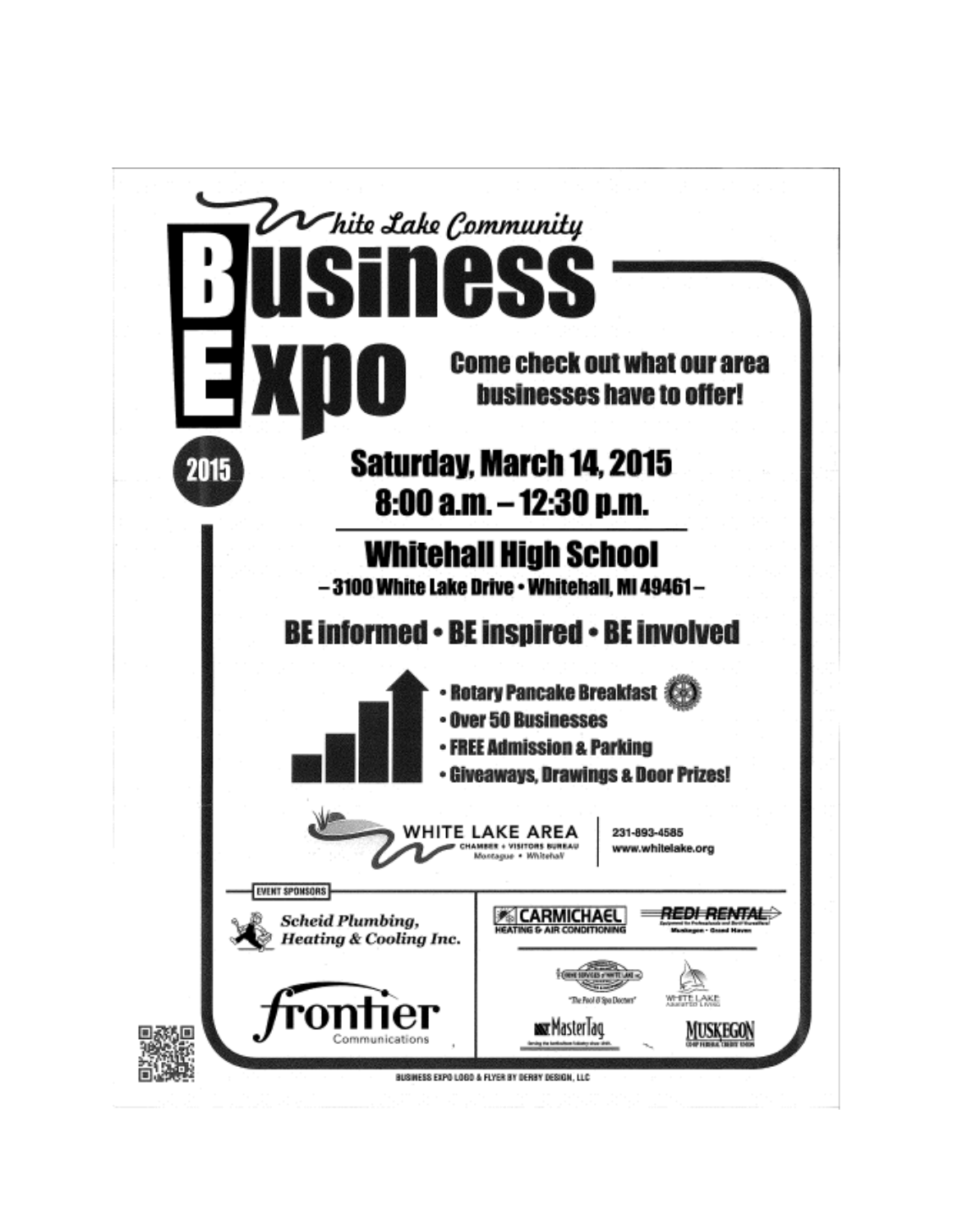## Ecology Station News and Hours

In February, the Ecology Station will be open only on Saturdays from 8:00 a.m. to 4:00 p.m.

In March, the hours of operation will be Wednesday from 10:00 a.m. to 4:00 p.m. and Saturday from 8:00 a.m. to 4:00 p.m.

The Ecology Station has taken two cost increases this fiscal year. Your township board has worked very hard to try to make and then keep this department break even…ie, support itself. Even though very popular with its customers, it is estimated that only 20-25% of our residents use the Ecology Station.

The board has taken it from being supported by the general fund at the \$45,000 level, to being less than a \$5,000 loss prior to the price increases from our hauler and the tipping fee at the county facility. These charges, plus it is time to chip the stick pile (\$5,000), will cause the loss to be approximately \$15,000-\$20,000 for fiscal year 2015-2016.

Because of these increases, there will be some upcharges at the Ecology Station starting April 1, 2015. Attached below is a revised price list. We will also have this price list posted at the Ecology Station and copies are available at the Township office. Thank you for your understanding as we continue to work on tough budget items.

As always, supervisor@fruitlandtwp.org Sam E. St.Amour Supervisor